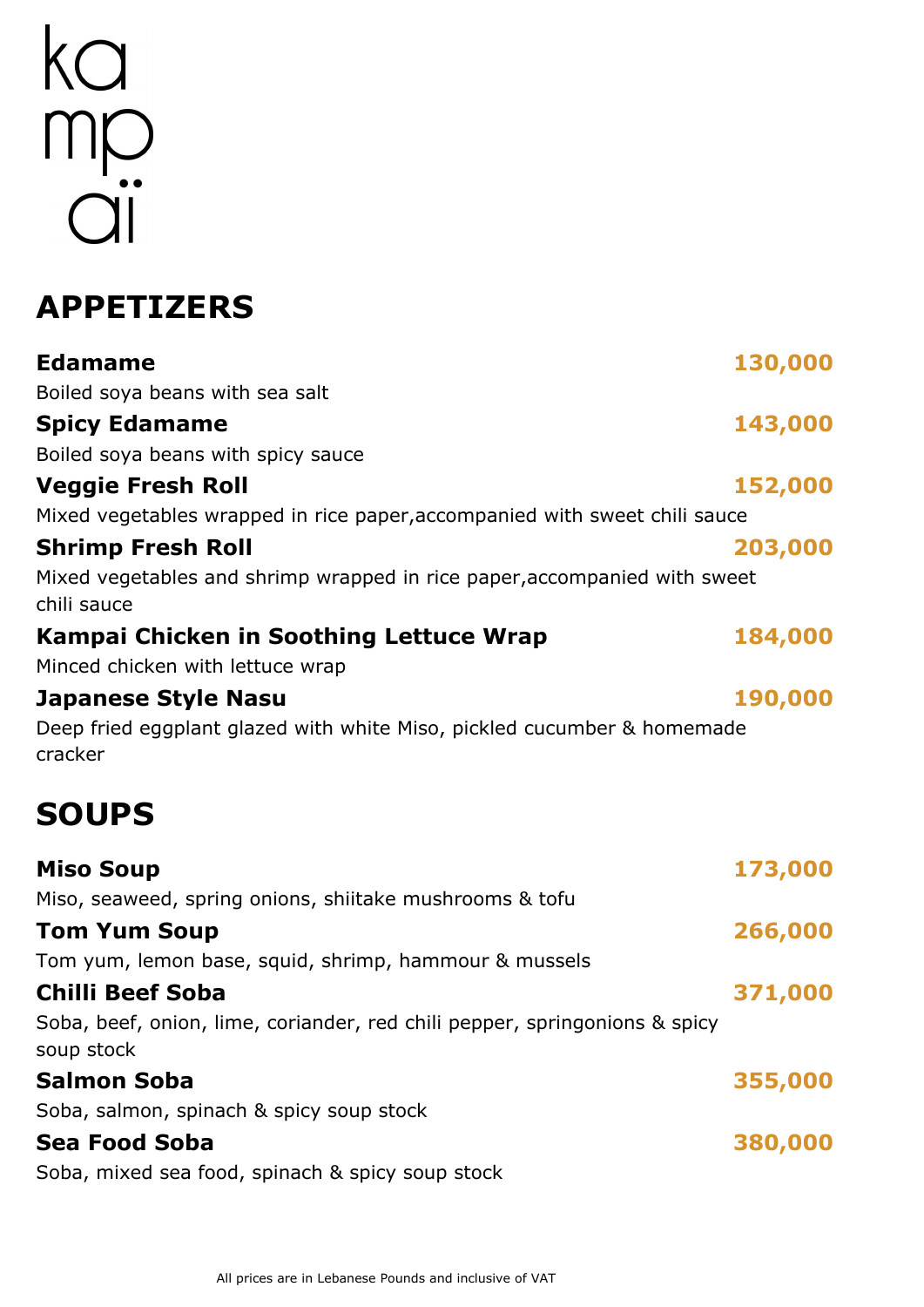# **SALADS**

| <b>Crazy Craze</b>                                                                                              | 304,000 |
|-----------------------------------------------------------------------------------------------------------------|---------|
| Crabsticks, cucumber, tobiko, togarashi & avocado                                                               |         |
| <b>Crispy Spicy Salmon</b>                                                                                      | 380,000 |
| Salmon, special spicy mayo sauce & panko crispy with red cabbage                                                |         |
| <b>Crispy Spicy Tuna</b>                                                                                        | 399,000 |
| Tuna, special spicy mayo sauce & panko crispy with lettuce                                                      |         |
| Kampai Mix Green Salad                                                                                          | 228,000 |
| Spinach, rocca, lettuce, avocado, edamame, asparagus & baby broccoli served<br>with Yuzu salad dressing         |         |
| <b>Green Atlantic</b>                                                                                           | 342,000 |
| Marinated mixed seaweed, cold noodles served on top of filo served with<br>Kampai special sauce                 |         |
| <b>Four Seasons</b>                                                                                             | 241,000 |
| Cabbage, cucumber, carrots served with sesame dressing                                                          |         |
| <b>Baby Spinach Salad</b>                                                                                       | 216,000 |
| Freshly harvested baby spinach dressed with Japanese citrus, soya & grape<br>seed oil                           |         |
| <b>Poke Bowl</b>                                                                                                | 380,000 |
| An array of chef's choice fresh seafood & vegetables perfectly arranged<br>over traditional sushi rice & quinoa |         |
| <b>Noodles Salad</b>                                                                                            | 342,000 |
| <b>BREADED</b>                                                                                                  |         |
| <b>Breaded Shrimp</b>                                                                                           | 266,000 |
| Panko breaded shrimps served with sakana sauce                                                                  |         |
| <b>Chicken Panko</b>                                                                                            | 228,000 |
| Panko breaded chicken served with sakana sauce                                                                  |         |
| <b>Pearl of the Orient</b>                                                                                      | 570,000 |
| Fried scallops wrapped in filo with sakana sauce                                                                |         |
| <b>TEMPURA</b>                                                                                                  |         |
| <b>Kuruma Shrimp</b>                                                                                            | 266,000 |
| Shrimp tempura served with tempura sauce                                                                        |         |
| <b>Rock Shrimp</b>                                                                                              | 342,000 |
| Shrimps, shiitake mushrooms, served with rock shrimp sauce                                                      |         |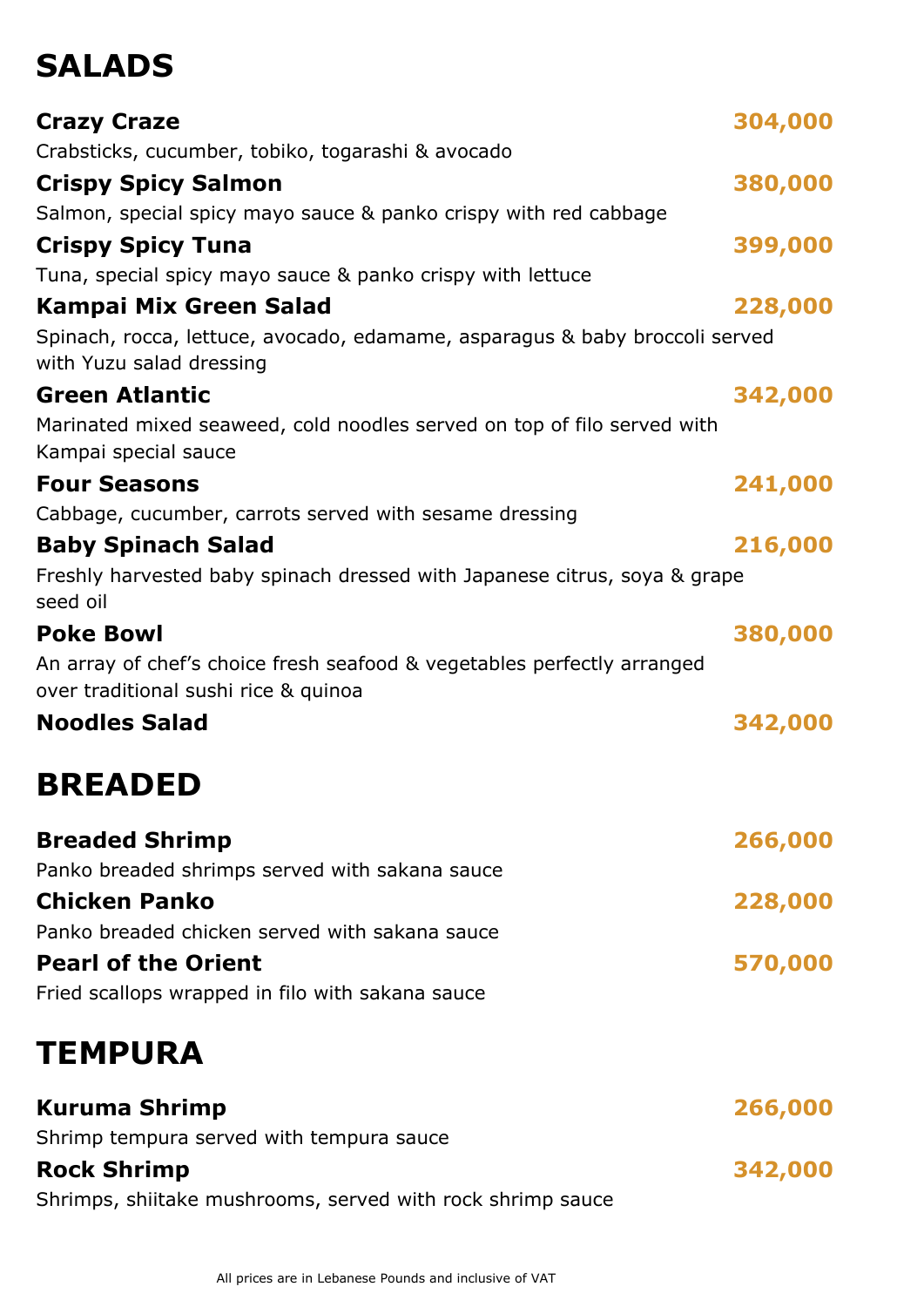| <b>Vegetable</b>                                                                    | 228,000   |
|-------------------------------------------------------------------------------------|-----------|
| Mixed vegetables tempura served with tempura sauce                                  |           |
| Fish & Chips Kampai Style                                                           | 266,000   |
| Hammour sticks & potato wedges served with fish & chips special sauce               |           |
|                                                                                     |           |
| <b>HOT SPOTS</b>                                                                    |           |
| <b>Black Cod</b>                                                                    | 1,900,000 |
| Marinated Gindara fish served with Saikyo Miso sauce                                |           |
| <b>Grilled Spicy Wagyu</b>                                                          | 824,000   |
| Japanese charcoal grilled Wagyu beef basted with Mediteranean - Japanese<br>sauce   |           |
| Wagyu Beef Kampai Style                                                             | 798,000   |
| Grilled wagyu beef served with sautéed asparagus                                    |           |
| <b>Beef Kamikaze</b>                                                                | 760,000   |
| Grilled Australian beef served with wedges potato                                   |           |
| <b>Steamed Sea Bass</b>                                                             | 665,000   |
| Steamed sea bass with lemon oil, garlic & ginger, served with steamed<br>vegetables |           |
| <b>Wagyu Foie Gras</b>                                                              | 1,007,000 |
| Grilled wagyu beef served with thick teriyaki & seared foie gras on top             |           |
| <b>STIR FRY WOKKY</b>                                                               |           |
| <b>Beef Yaki Soba</b>                                                               | 374,000   |
| Soba, beef, red pepper, carrots, shiitake mushrooms, coriander, layu oil &          |           |
| leeks                                                                               |           |
| <b>Orange Chicken Soba</b>                                                          | 304,000   |
| Soba, chicken, fresh orange, red & green peppers, carrots & shiitake<br>mushrooms   |           |
| Shrimp Yaki Soba                                                                    | 374,000   |
| Soba, shrimps, green & red peppers, carrots & coriander                             |           |
| Veggie Yaki Soba                                                                    | 266,000   |

**Nutty Peanut Noodles** Udon noodles, peanuts, leeks & lime

#### **Steamed Jasmine Rice**

Steamed jasmine rice with sesame on top

Soba, green & red peppers, carrots, mushrooms & coriander

 **323,000**

 **190,000**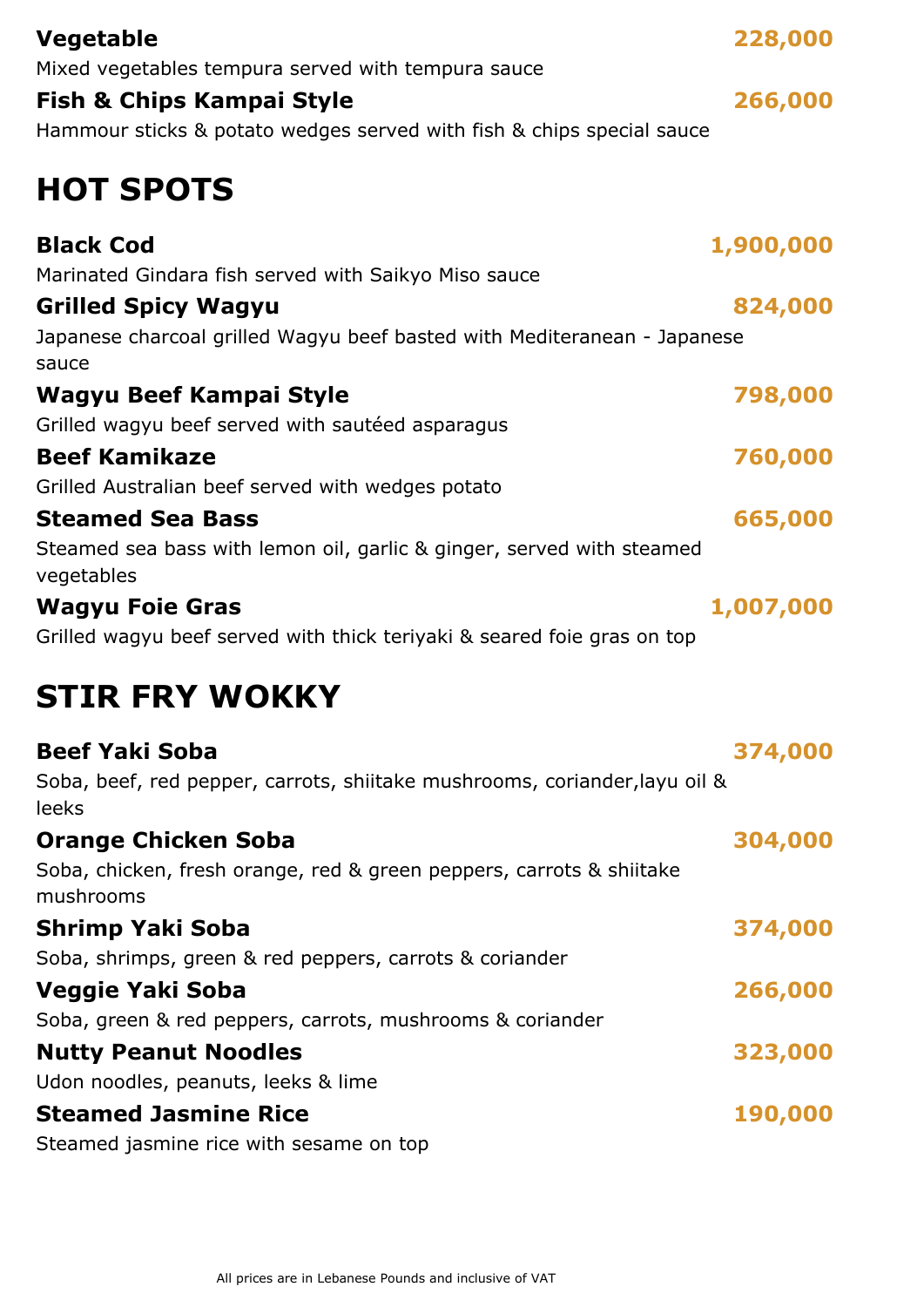| <b>Beef Fried Rice</b>                                        | 361,000 |
|---------------------------------------------------------------|---------|
| Rice, beef, zucchini, carrot cubes & sweet corn               |         |
| <b>Chicken Fried Rice</b>                                     | 285,000 |
| Rice, chicken, zucchini, carrot cubes & sweet corn            |         |
| <b>Shrimp Fried Rice</b>                                      | 342,000 |
| Rice, shrimps, zucchini, carrot cubes & sweet corn            |         |
| <b>Veggie Fried Rice</b>                                      | 241,000 |
| Rice, zucchini, carrot cubes, shiitake mushrooms & sweet corn |         |
| <b>Vegetables Sautée</b>                                      | 190,000 |

### **KAMPAI SPECIAL**

| <b>Spicy Salmon on Crispy Rice</b>                                 | 279,000 |
|--------------------------------------------------------------------|---------|
| Mouthwatering marinated salmon on top of "crispy" sushi rice       |         |
| <b>Spicy Tuna on Crispy Rice</b>                                   | 304,000 |
| Mouthwatering marinated Bluefin tuna on top of "crispy" sushi rice |         |

### **SPECIAL TREATS**

| 304,000 |
|---------|
|         |
|         |
| 304,000 |
|         |
| 342,000 |
|         |
|         |
| 342,000 |
|         |
| 418,000 |
|         |
| 393,000 |
|         |
| 532,000 |
|         |
| 507,000 |
|         |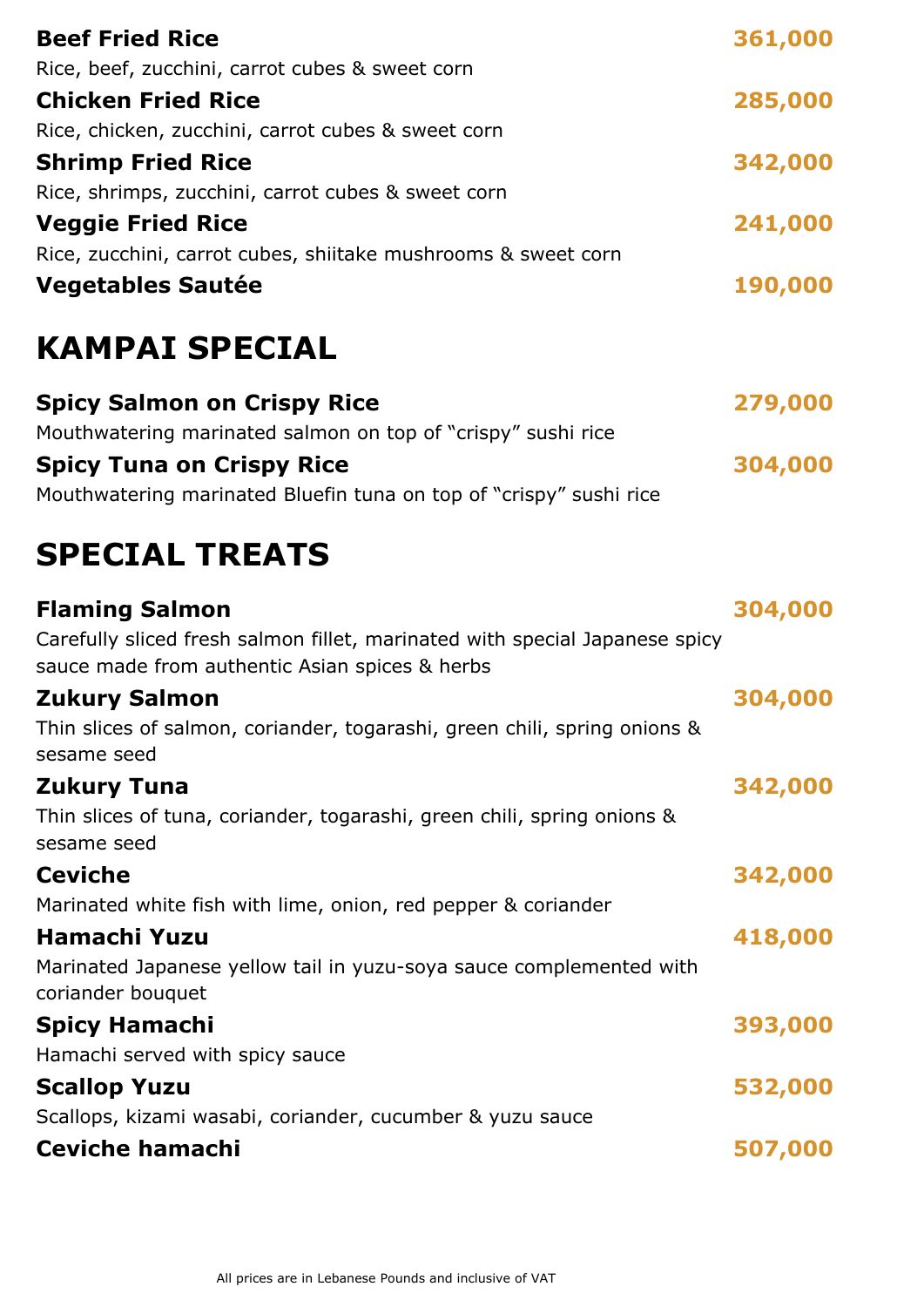## **FROM THE GRILL**

| <b>Beef Teriyaki</b>                                                                                                                | 703,000 |
|-------------------------------------------------------------------------------------------------------------------------------------|---------|
| Beef, steamed vegetables, sesame seed & teryaki sauce                                                                               |         |
| <b>Chicken Teriyaki</b>                                                                                                             | 368,000 |
| Chicken, steamed vegetables, sesame seed & teriyaki sauce                                                                           |         |
| <b>Salmon Teriyaki</b>                                                                                                              | 570,000 |
| Salmon, steamed vegetables, sesame seed & teriyaki sauce                                                                            |         |
| <b>King Prawn Teriyaki</b>                                                                                                          | 551,000 |
| King prawn, sesame seed, ohsinko & teriyaki sauce                                                                                   |         |
| <b>Beef Teppan</b>                                                                                                                  | 684,000 |
| Mixed sauteed vegetables, beef & garlic                                                                                             |         |
| <b>Chicken Teppan</b>                                                                                                               | 355,000 |
| Mixed sauteed vegetables, chicken & garlic                                                                                          |         |
| <b>King Prawn Teppan</b>                                                                                                            | 532,000 |
| Mixed sauteed vegetables, king prawn & garlic                                                                                       |         |
| <b>Hammour Teppan</b>                                                                                                               | 570,000 |
| Mixed sauteed vegetables, hammour & garlic                                                                                          |         |
| Tuna Teppan                                                                                                                         | 627,000 |
| Mixed sauteed vegetables, tuna & garlic                                                                                             |         |
| <b>Dark Salmon with Sesame Sauce</b>                                                                                                | 684,000 |
| Japanese charcoal grilled fresh salmon fillet topped with special thick<br>sesamesauce & served with asparagus & shiitake mushrooms |         |

### **TEMAKI**

| <b>California</b>            | 165,000 |
|------------------------------|---------|
| <b>Crispy Crazy</b>          | 152,000 |
| <b>Salmon Skin</b>           | 157,000 |
| <b>Shrimp Tempura Temaki</b> | 157,000 |
| <b>Crunchy Spicy Salmon</b>  | 173,000 |
| <b>Crunchy Spicy Tuna</b>    | 173,000 |
| <b>Unagi Temaki</b>          | 266,000 |
|                              |         |

#### **FRIED MAKI**

4 pcs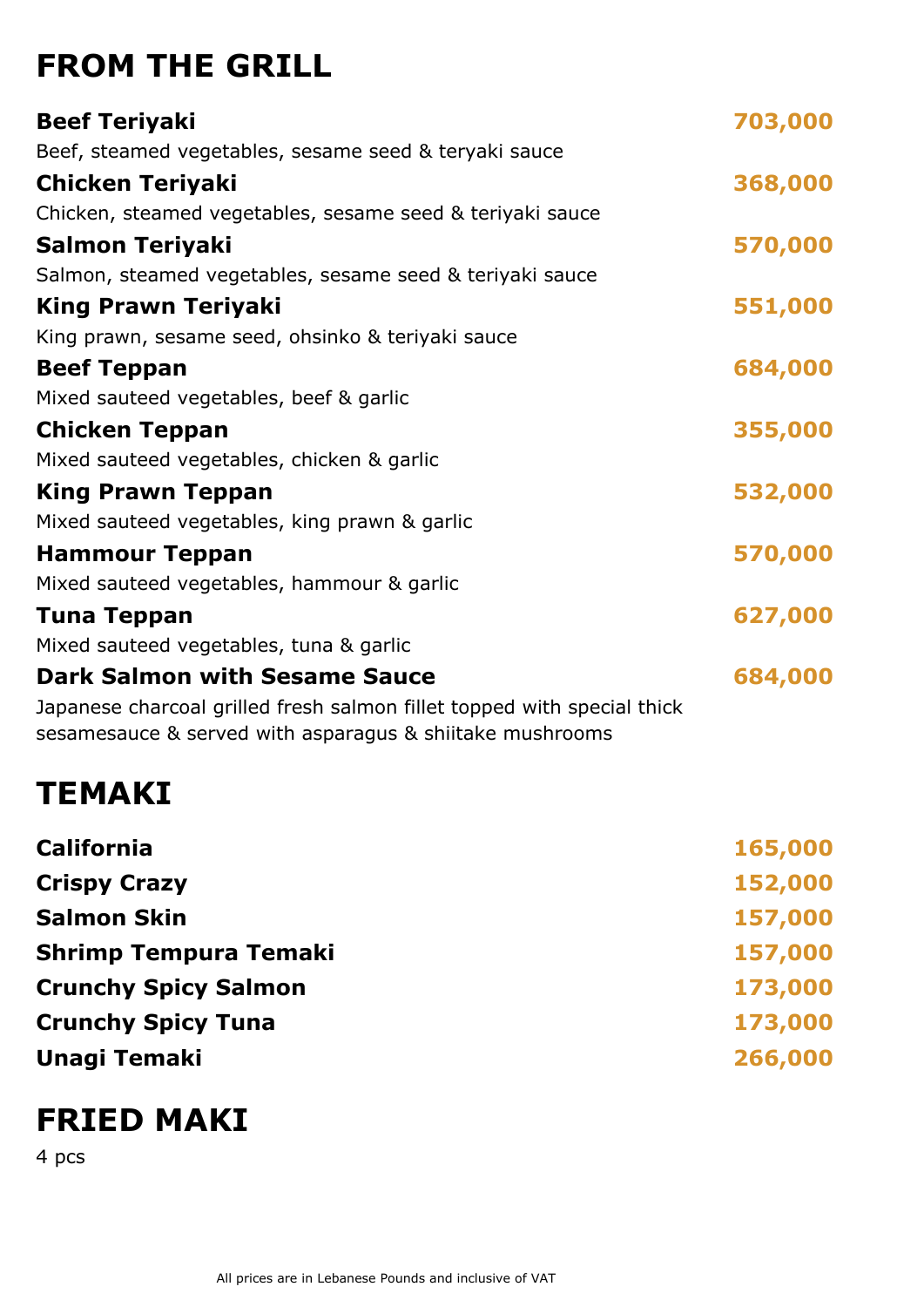| <b>Golden Maki</b>                                           | 342,000 |
|--------------------------------------------------------------|---------|
| Filo outside, baked eel and avocado inside                   |         |
| <b>Halloumi Maki</b>                                         | 304,000 |
| Panko outside, shrimp and grilled halloumi inside            |         |
| <b>Kampai Maksushi</b>                                       | 418,000 |
| Panko outside, raw scallop inside topped with grilled salmon |         |
| <b>Nested Maki</b>                                           | 380,000 |
| Salmon teriyaki and avocado with tobiko and wasabi mayo      |         |
|                                                              |         |

## **SASHIMI**

3 pcs

| <b>Ebi</b>                 | 167,000 |
|----------------------------|---------|
| Kani                       | 154,000 |
| <b>Shake</b>               | 167,000 |
| <b>Maguro</b>              | 167,000 |
| <b>Hammour</b>             | 154,000 |
| <b>Mackerel</b>            | 238,000 |
| <b>Unagi</b>               | 265,000 |
| <b>Hotate Gai</b>          | 265,000 |
| <b>Hamachi</b>             | 293,000 |
| <b>Toro</b>                | 805,000 |
| Uni 1pc                    | 770,000 |
| <b>NIGIRI</b>              |         |
| 2 pcs                      |         |
| <b>Ebi</b>                 | 167,000 |
| <b>Shake</b>               | 167,000 |
| Kani                       | 154,000 |
| <b>Maguro</b>              | 167,000 |
| <b>Hammour</b>             | 154,000 |
| <b>Asparagus</b>           | 140,000 |
| <b>Avocado</b>             | 112,000 |
| <b>Eel &amp; Camembert</b> | 251,000 |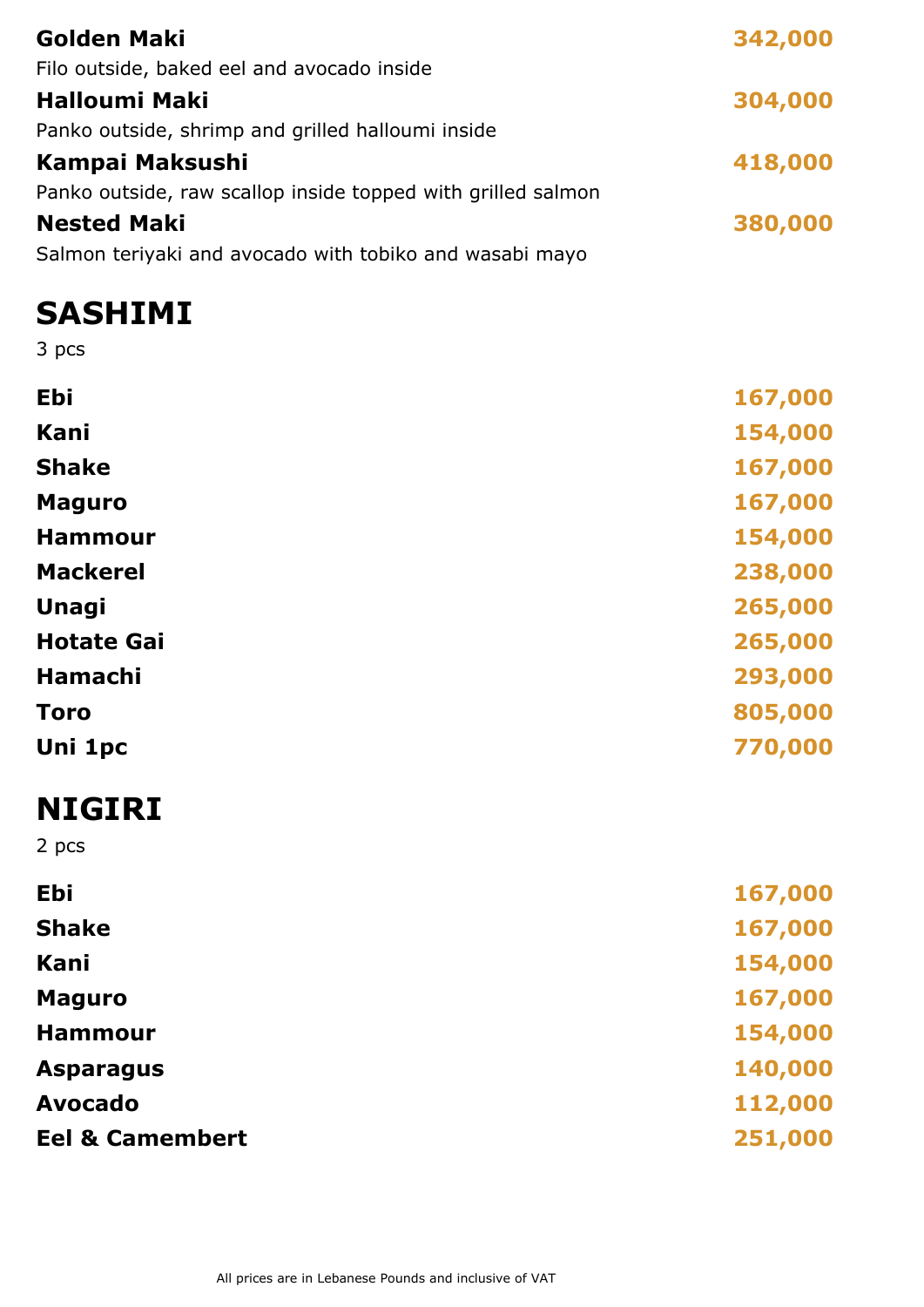| <b>Hamachi</b>                                     | 293,000 |
|----------------------------------------------------|---------|
| <b>Shrimp Tempura</b>                              | 140,000 |
| <b>Toro</b>                                        | 805,000 |
| <b>Mackerel</b>                                    | 238,000 |
| Wagyu                                              | 220,000 |
| <b>Unagi</b>                                       | 265,000 |
| <b>Hotate Gai</b>                                  | 265,000 |
| Uni Gunkan 1pc                                     | 700,000 |
| Nori filled with rice & sea urchin                 |         |
| <b>Tobiko Gunkan 1pc</b>                           | 182,000 |
| Nori filled with rice & Tobiko                     |         |
| <b>Scallop Gunkan 1pc</b>                          | 249,000 |
| Nori filled with rice, scallops, mayo & tobiko red |         |
| Ikura Gunkan 1pc                                   | 376,000 |
| Nori filled with rice & salmon eggs                |         |

#### **URA MAKI**

4 pcs

| <b>Angel Maki</b>                                                                                               | 165,000 |
|-----------------------------------------------------------------------------------------------------------------|---------|
| Shrimp, tuna, crabsticks with avocado mix                                                                       |         |
| <b>Crispy Crazy</b>                                                                                             | 228,000 |
| Crispy outside, crab, mixed vegetables & tobiko inside, with crazy mix on<br>the top                            |         |
| <b>Sesame California</b>                                                                                        | 198,000 |
| Sesame outisde, crab sticks, cucumber & avocado inside                                                          |         |
| <b>Crackling Hammour</b>                                                                                        | 178,000 |
| Hammour tempura, avocado, togarashi with coriander & sakana sauce                                               |         |
| <b>Crispy California</b>                                                                                        | 178,000 |
| Crispy outisde, crab sticks, cucumber & avocado inside                                                          |         |
| <b>Panko Shrimp</b>                                                                                             | 165,000 |
| Panko outside, breaded shrimp inside with sakana sauce on top                                                   |         |
| <b>Crocodile Maki</b>                                                                                           | 198,000 |
| Crispy underneath & coriander with spring onions outside, tuna, white fish,<br>crabsticks & black tobiko inside |         |
| <b>Fresh Salmon</b>                                                                                             | 228,000 |
| Salmon outside, salmon & avocado inside                                                                         |         |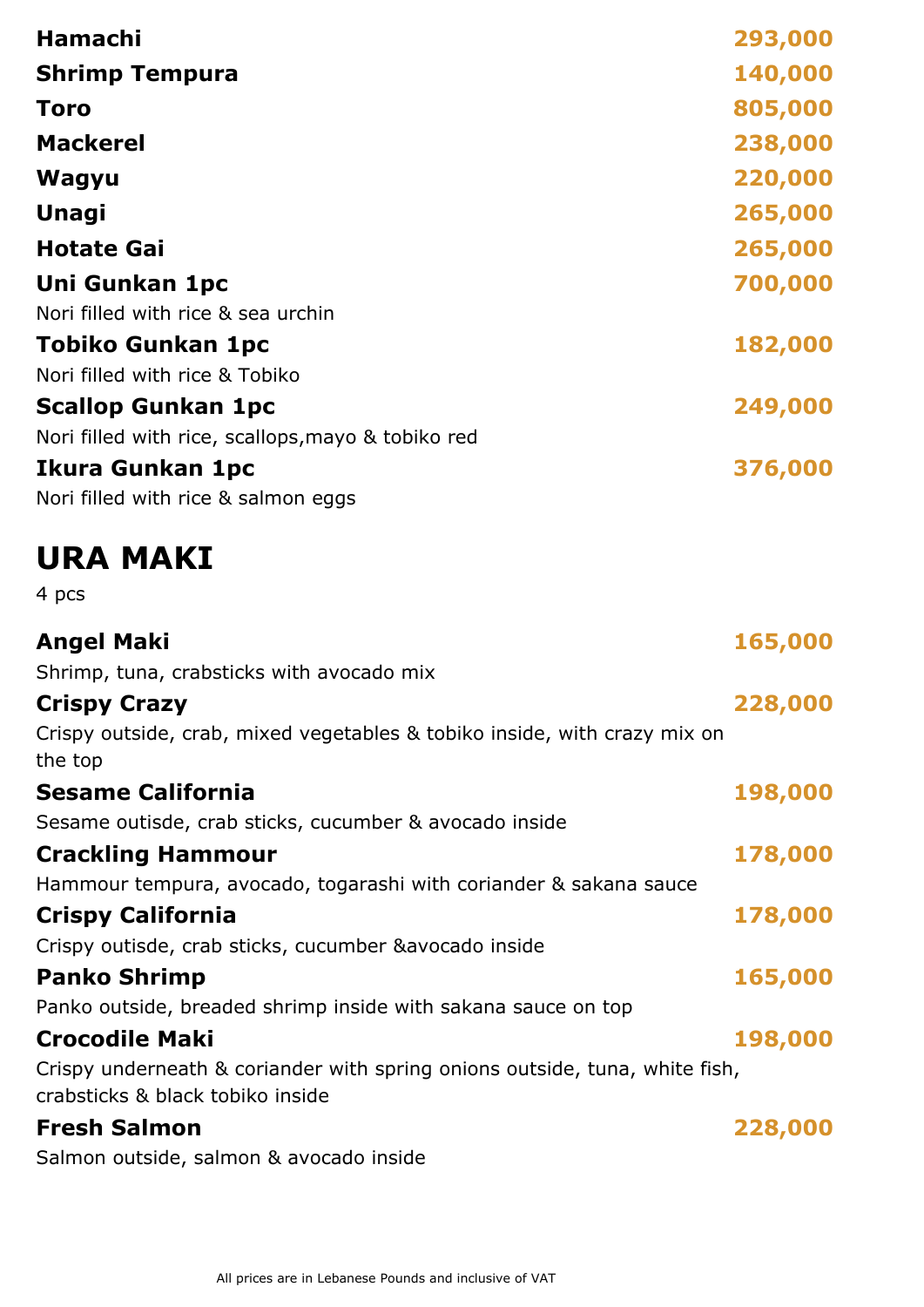| <b>Grilled Salmon</b>                                                                           | 228,000 |
|-------------------------------------------------------------------------------------------------|---------|
| Avocado & sesame outside, grilled salmon inside, topped with Panko sauce                        |         |
| <b>Cheesy Maki</b>                                                                              | 228,000 |
| Salmon wrap, cucumber & cream cheese                                                            |         |
| <b>Red Snow</b>                                                                                 | 198,000 |
| Hammour tempura, crab, spicy tuna & avocado                                                     |         |
| <b>Salad</b>                                                                                    | 142,000 |
| Toasted sesame on the outside, fresh Asian greens inside with teriyaki<br>sauce                 |         |
| <b>Salmon Skin</b>                                                                              | 198,000 |
| Sesame outside, teriyaki salmon & fried salmon skin inside                                      |         |
| <b>Salmon Unagi</b>                                                                             | 304,000 |
| Salmon outside, avocado with cream cheese inside & unagi on top                                 |         |
| <b>Selfie Maki</b>                                                                              | 228,000 |
| Avocado wrap with salmon, shrimp & crabsticks inside with teriyaki sauce                        |         |
| <b>Caterpillar</b>                                                                              | 178,000 |
| Avocado outside, breaded shrimp & fresh asparagus inside                                        |         |
| <b>Shrimp Jalapeno</b>                                                                          | 279,000 |
| Crispy outside, shrimp, togarashi, tobiko& mayo inside served with jalape?o<br>& shrimps on top |         |
| <b>Spicy Salmon Roll</b>                                                                        | 228,000 |
| Togarashi outside, salmon, mayo, rayu & togarashi inside                                        |         |
| <b>Spicy Scallop Roll</b>                                                                       | 342,000 |
| Togarashi outside & spicy scallop inside                                                        |         |
| <b>Spicy Tuna Roll</b>                                                                          | 228,000 |
| Togarashi outside & spicy tuna inside                                                           |         |
| <b>Three Musketeers</b>                                                                         | 203,000 |
| Three kinds of tobiko outside, steamed shrimp & fresh asparagus inside                          |         |
| <b>Twin Roll</b>                                                                                | 228,000 |
| Tobiko outside, salmon, mayo, taco bread & spring onions inside                                 |         |
| <b>Unagi</b>                                                                                    | 292,000 |
| Eel, avocado & sesame outside                                                                   |         |

# **HOSO MAKI**

4 pcs

#### **Ebi Maki**

Nori outside, cucumber & steamed shrimp inside

 **152,000**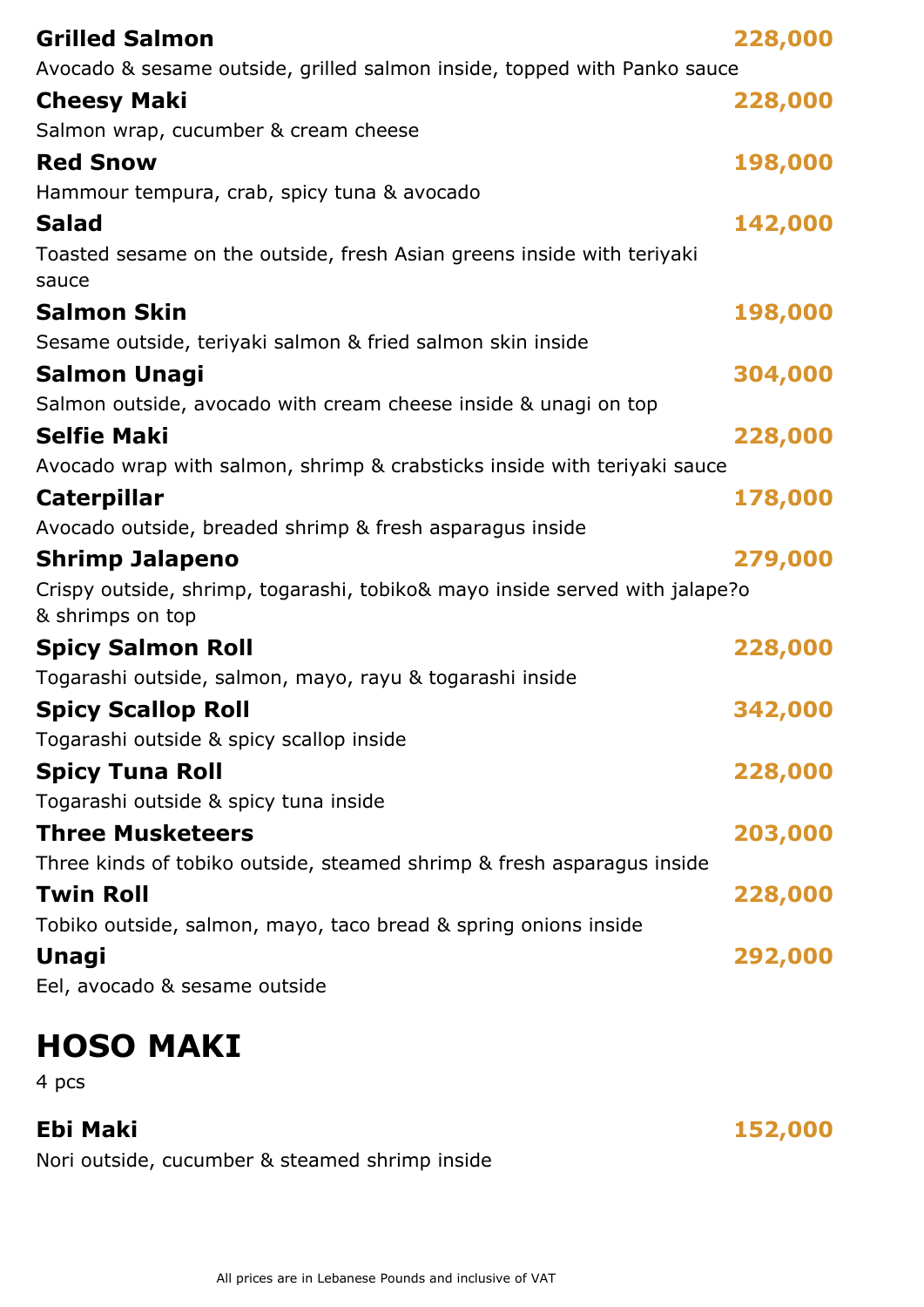| <b>Kani Maki</b>                                                          | 152,000 |
|---------------------------------------------------------------------------|---------|
| Nori outside, crab sticks with cucumber inside                            |         |
| <b>Shake Maki</b>                                                         | 152,000 |
| Nori outside, salmon inside                                               |         |
| <b>Maguro Maki</b>                                                        | 165,000 |
| Nori outside, tuna inside                                                 |         |
| Asparagus Maki                                                            | 140,000 |
| Nori outside, fresh asparagus inside                                      |         |
| <b>Avocado Maki</b>                                                       | 140,000 |
| Nori outside, fresh avocado inside                                        |         |
| Katsu Kappa                                                               | 127,000 |
| Nori outside, cucumber inside                                             |         |
| <b>Spicy Tuna Maki</b>                                                    | 173,000 |
| Nori outside, tuna & spicy mayo inside                                    |         |
| <b>Spicy Salmon Maki</b>                                                  | 173,000 |
| Nori outside, salmon & spicy mayo inside                                  |         |
| Unagi Maki                                                                | 266,000 |
| Nori outside, avocado, baked eel with teriyaki sauce & sesame seed inside |         |

## **DIMSUM**

| <b>Beef Moo Gyoza</b>                                                                | 173,000 |
|--------------------------------------------------------------------------------------|---------|
| Three pieces of red dumpling filled with succulent beef                              |         |
| <b>Chicken Mushroom Gyoza</b>                                                        | 165,000 |
| Three pieces of orange dumpling filled with juicy chicken & mushrooms                |         |
| <b>Chinese Special Egg Gyoza</b>                                                     | 165,000 |
| Three pieces of yellow dumpling filled with spring eggs & slice of winter<br>truffle |         |
| Prawn Siu Mai Crystal Pearl                                                          | 190,000 |
| Three pieces of white dumpling filled with delicate red prawn & ikura on<br>top      |         |
| <b>Chef Zhao's Dumpling Selection</b>                                                | 178,000 |
| Five pieces of mixed set of his handcrafted art                                      |         |
| Vegetarian Siu Mai Moneybag                                                          | 165,000 |
| Three pieces of green dumpling filled with savoy Bok Choi & shiitake                 |         |
| <b>Pan Fried Gyoza Chicken</b>                                                       | 152,000 |
| Four pieces of dumpling filled with chicken & mixed vegetables                       |         |
| <b>Pan Fried Gyoza Shrimp</b>                                                        | 190,000 |
| Four pieces of dumpling filled with shrimp & mixed vegetables                        |         |